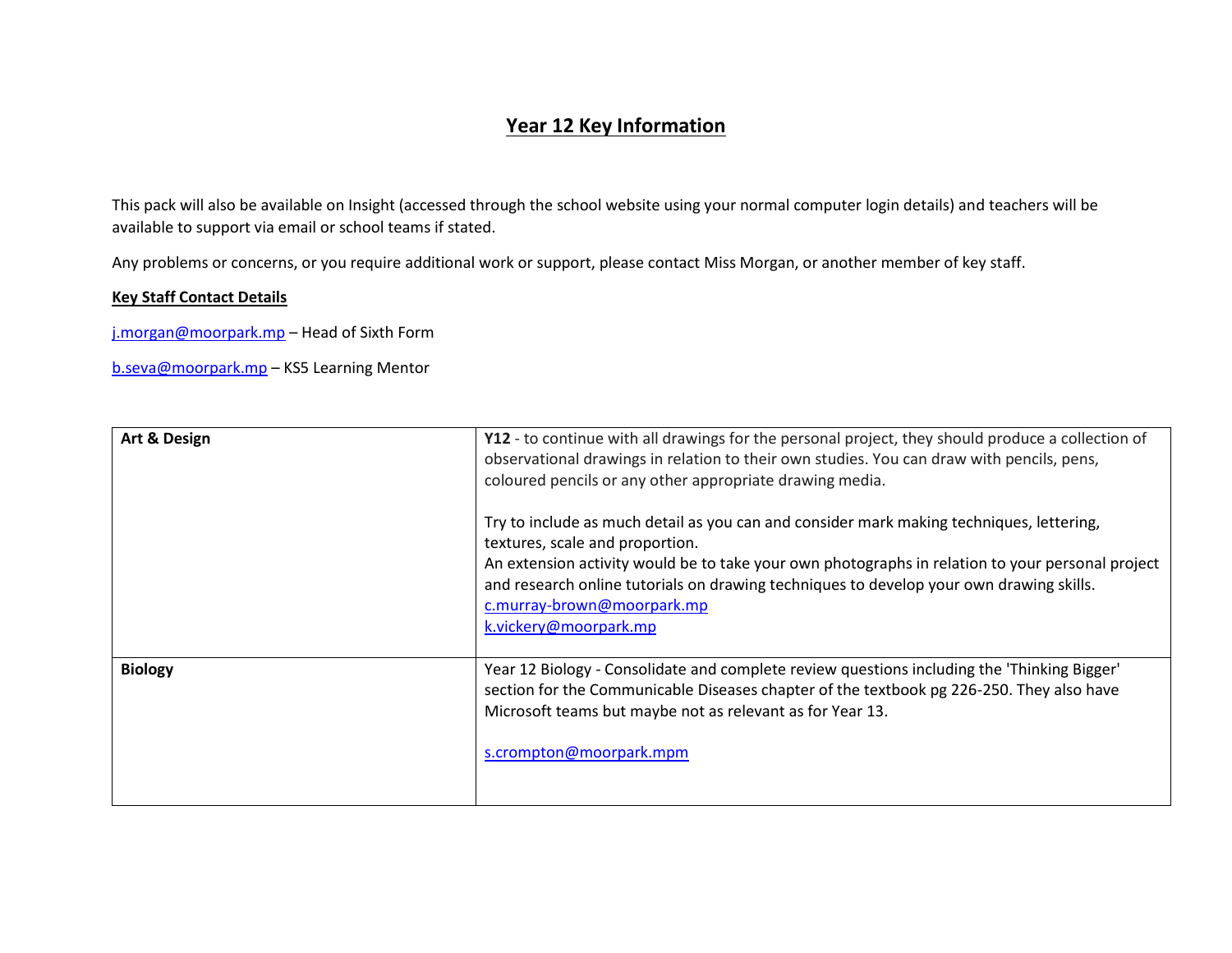| <b>Applied Science</b> | BTEC Applied Science yr 12 - Working on Assignment. - next stage is practical work so we need to<br>plan how we will do that. If need be we may start on the next unit and email that over.                                                                                                                                                                                                                                                                                |
|------------------------|----------------------------------------------------------------------------------------------------------------------------------------------------------------------------------------------------------------------------------------------------------------------------------------------------------------------------------------------------------------------------------------------------------------------------------------------------------------------------|
|                        | d.mchale@moorpark.mp                                                                                                                                                                                                                                                                                                                                                                                                                                                       |
| <b>Business</b>        | all the resources for Unit 2 (presentations), students just need to read through the information<br>on Insight/Microsoft Teams<br>I will also add AS papers and marks scheme to insight and Teams to enable students to access the<br>information required<br>b.seva@moorpark.mp                                                                                                                                                                                           |
| Chemistry              | 1 IDU will photocopy the remaining booklets for them and had them out in todays lesson. They<br>can do independent work if need be.<br>2 Sharing the Answer Booklets on yr 13 Student Share point<br>3 OCR Past paper questions. (Go through questions from previous years online)<br>4 Physics and maths tutor. (Go through questions from previous years online)<br>i.daud@moorpark.mp                                                                                   |
| <b>English</b>         | Aim: To consolidate understanding of Paper 2 texts.<br>Use your textbook to revise Paper 2: Texts in Shared Contexts. You will need to focus on<br>p145 to p194.<br>Make sure you have fully annotated Carol Ann Duffy's The Diet and The Woman Who<br>Shopped. Use your own knowledge, ask your classmates for their notes or use the<br>internet.<br>Read The Map-Woman (p3) and begin to link it to the other poem we have studied.<br>$\bullet$<br>n.aslam@moorpark.mp |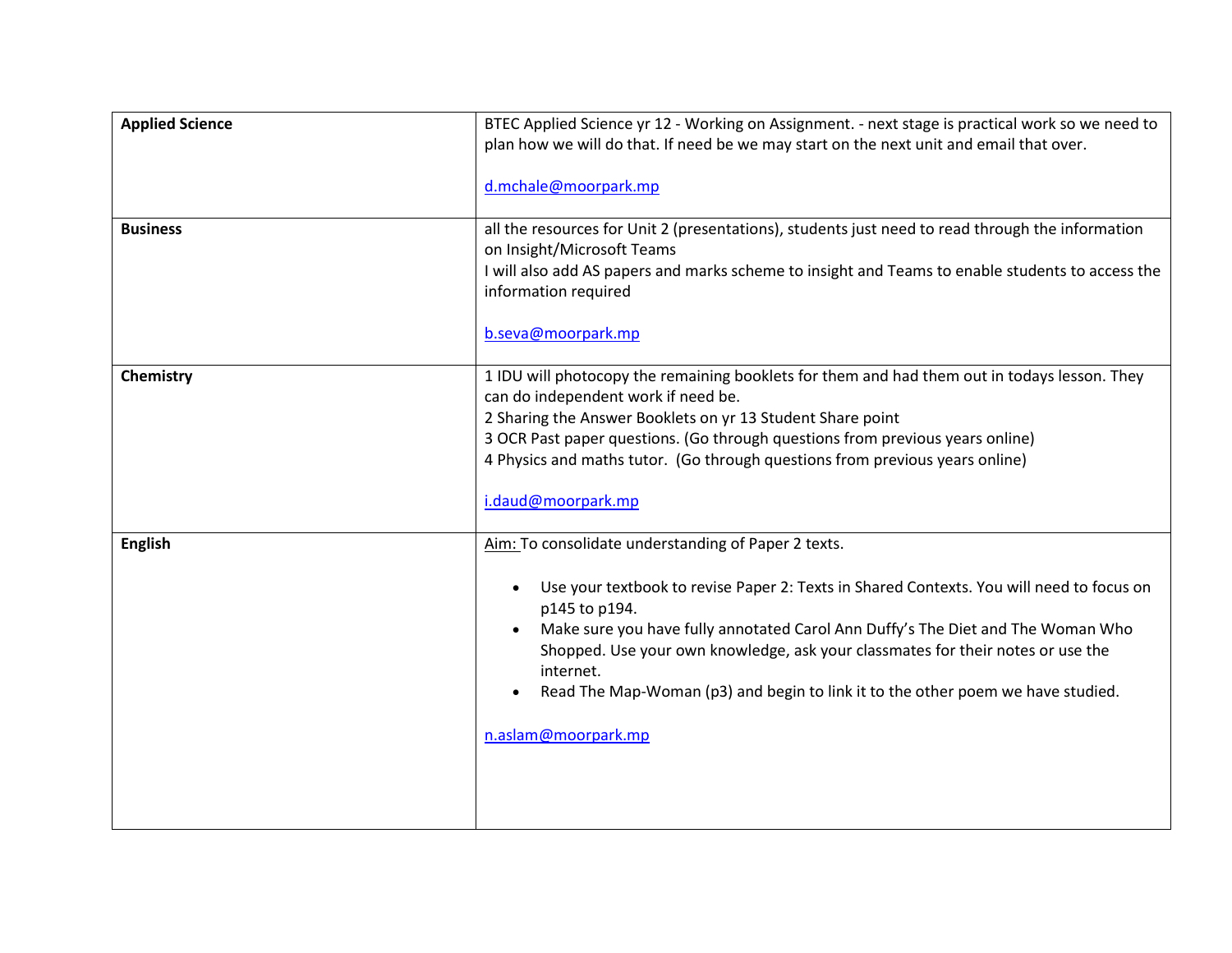| <b>Health &amp; Social Care</b> | <b>JMA</b>                                                                                                                                                                                                                                                                                                                                                                                                                                                                                                                  |
|---------------------------------|-----------------------------------------------------------------------------------------------------------------------------------------------------------------------------------------------------------------------------------------------------------------------------------------------------------------------------------------------------------------------------------------------------------------------------------------------------------------------------------------------------------------------------|
|                                 | Year 12 have their unit 4 assignments to do (assignment 1 re-submissions, assignment 2 to<br>complete, perhaps re-submissions as it is due in next week and assignment 3 which they are<br>getting today.)                                                                                                                                                                                                                                                                                                                  |
|                                 | Year 12 H&SC - they should complete the brief provided, they can use student shared for<br>information / slides.                                                                                                                                                                                                                                                                                                                                                                                                            |
|                                 | Year 12 have their unit 4 assignments to do (assignment 1 re-submissions, assignment 2 to<br>complete, perhaps re-submissions as it is due in next week and assignment 3 which they are<br>getting today.)                                                                                                                                                                                                                                                                                                                  |
|                                 | SRO -Year 12 H&SC - they should complete the brief provided, they can use student shared for<br>information / slides.                                                                                                                                                                                                                                                                                                                                                                                                       |
|                                 | j.marshall@moorpark.mp                                                                                                                                                                                                                                                                                                                                                                                                                                                                                                      |
| <b>Information Technology</b>   | Students have access to Microsoft Teams. I will upload resources and past papers onto the<br>software. They need to ensure they are working through the presentations on Unit 1, Learning<br>aim A and B.                                                                                                                                                                                                                                                                                                                   |
|                                 | On teams' students can communication with both me and CWO. Therefore, we can answer<br>problems etc.                                                                                                                                                                                                                                                                                                                                                                                                                        |
|                                 | c.woodhead@moorpark.mp<br>k.bailey@moorpark.mp                                                                                                                                                                                                                                                                                                                                                                                                                                                                              |
| Law                             | Year 12 students should work through their criminal past exam question booklet. They also have<br>a revision guide which has summary questions at the end of each topic- this should be worked<br>through for each topic we have covered. They also have a copy of the text book which has tasks<br>at the end of each topic. Student should work through these for each topic we have covered for<br>paper 1. Students should also look through their workbooks and complete any revision tasks they<br>have not yet done. |